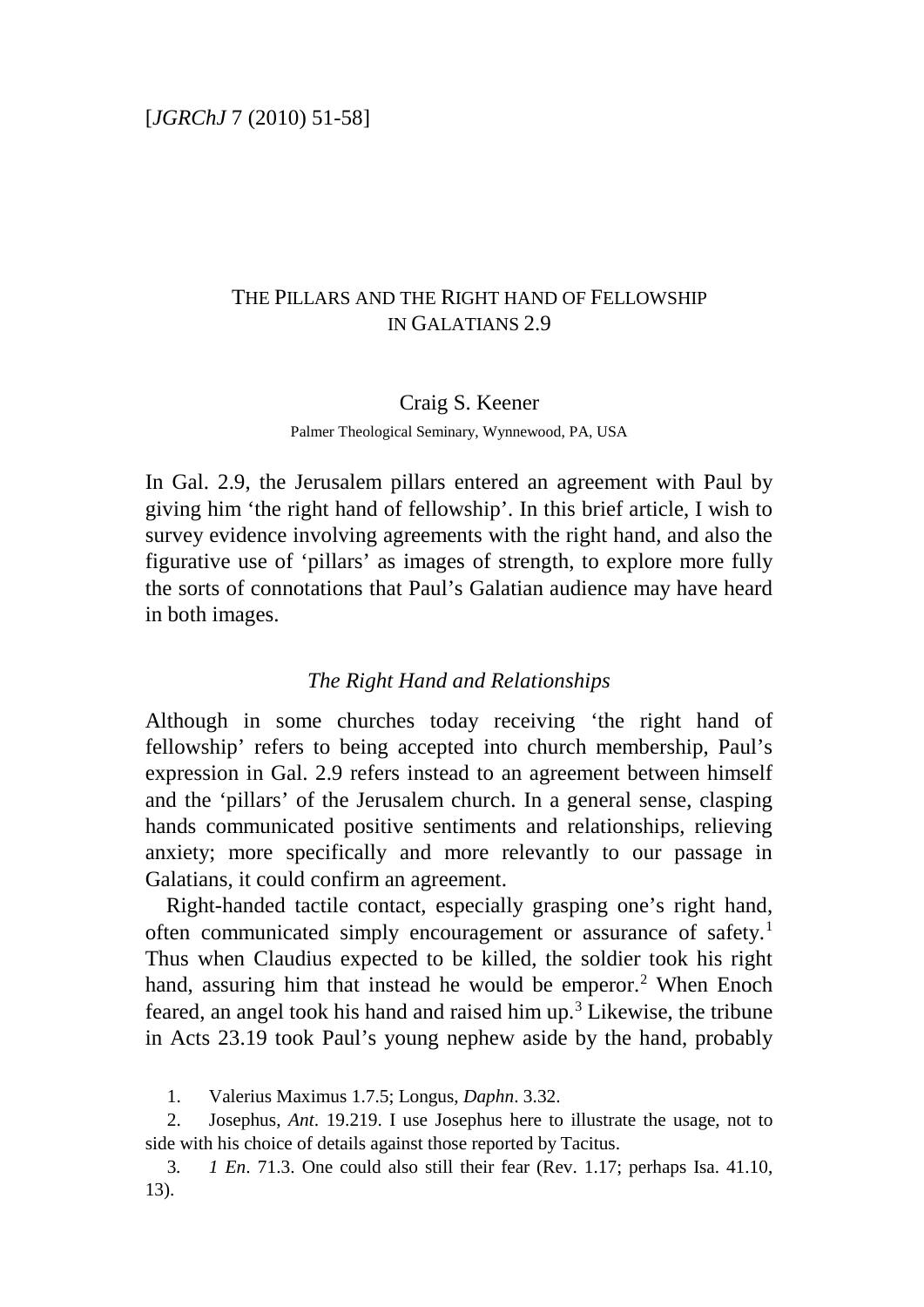seeking to calm him (as well as securing privacy). One who discovered that his younger brother was involved in a conspiracy took him by the hand to betray the plot to the king.<sup>[4](#page-1-0)</sup> A woman treating a young man as if he were her own son took his hand and led him aside to warn him of the danger he was in.<sup>[5](#page-1-1)</sup> By giving one's right hand one could accept a suppliant,<sup>[6](#page-1-2)</sup> welcome a defector,<sup>[7](#page-1-3)</sup> or assure one of mercy.<sup>[8](#page-1-4)</sup> Holding an-other's hand could also provide comfort when the other was not well.<sup>[9](#page-1-5)</sup> The gesture could even function as a promise of assistance.<sup>[10](#page-1-6)</sup> Some resented Pythagoreans offering this gesture of good faith only to fellow-Pythagoreans. $^{11}$  $^{11}$  $^{11}$ 

Clasping another's hand displayed affection and hospitality;<sup>[12](#page-1-8)</sup> it could also communicate appreciation,<sup>[13](#page-1-9)</sup> trust,<sup>14</sup> congratulations,<sup>[15](#page-1-11)</sup> and gratitude.<sup>[16](#page-1-12)</sup> It could serve as a greeting<sup>[17](#page-1-13)</sup> or a welcome home.<sup>[18](#page-1-14)</sup> In more official contexts, extending the right hand could be used to welcome an

- <span id="page-1-0"></span>4. Quintus Curtius 8.6.21 (thereby rescuing the brother from penalty).
- 5. Lucian, *Asin*. 4.
- 6. Dionysius of Halicarnassus, *Ant. rom.* 8.2.1.
- 7. Plutarch, *Cor*. 23.5; Josephus, *Life* 370.

<span id="page-1-5"></span><span id="page-1-4"></span><span id="page-1-3"></span><span id="page-1-2"></span><span id="page-1-1"></span>8. Quintus Curtius 3.12.17. It communicated assurance of mercy in Quintus Curtius 6.7.35.

- 9. M. Aurelius in Fronto, *Ad M. Caes*. 1.2.1.
- 10. Quintus Curtius 4.2.17.
- 11. Iamblichus, *V.P.* 35.257.

<span id="page-1-8"></span><span id="page-1-7"></span><span id="page-1-6"></span>12. Ps.-Lucian, *Am*. 9; for clasping hands in a suicide farewell, Plutarch, *Them*. 31.5. The right-handed handshake communicated warmth (Rolf Hurschmann, 'Gestures: Greece and Rome', in Hubert Cancik *et al*. [eds.], *Brill's New Pauly: Encyclopaedia of the Ancient World. Antiquity* [15 vols.; Leiden: E.J. Brill, 2002–], V, pp. 832-39 [834]), used for greetings and farewells (*idem*, 'Greeting', in *Brill's New Pauly*, V, pp. 1022-24 [1022]). Good gifts came through the right hand, not the left (Polybius 38.10.8); some cultures associated the left hand with impurity, so that gesturing with that hand can be punishable (1QS 7.15; see comments in Theodor H. Gaster, *The Dead Sea Scriptures* [Garden City, NY: Doubleday, 1976], p. 106 n. 64).

- <span id="page-1-9"></span>13. Xenophon, *Cyr*. 6.3.36.
- 14. Quintus Curtius 3.6.12.
- 15. Xenophon, *Hell*. 5.1.3.
- 16. Quintus Curtius 3.6.17.
- <span id="page-1-14"></span><span id="page-1-13"></span><span id="page-1-12"></span><span id="page-1-11"></span><span id="page-1-10"></span>17. Homer, *Od*. 20.197; Virgil, *Aen*. 1.514-515; Ps.-Diogenes the Cynic, *Ep*. 33; *Jos. Asen*. 5.7/11.
	- 18. Homer, *Od*. 19.415; 24.398, 410; Aeschylus, *Ag*. 34-35.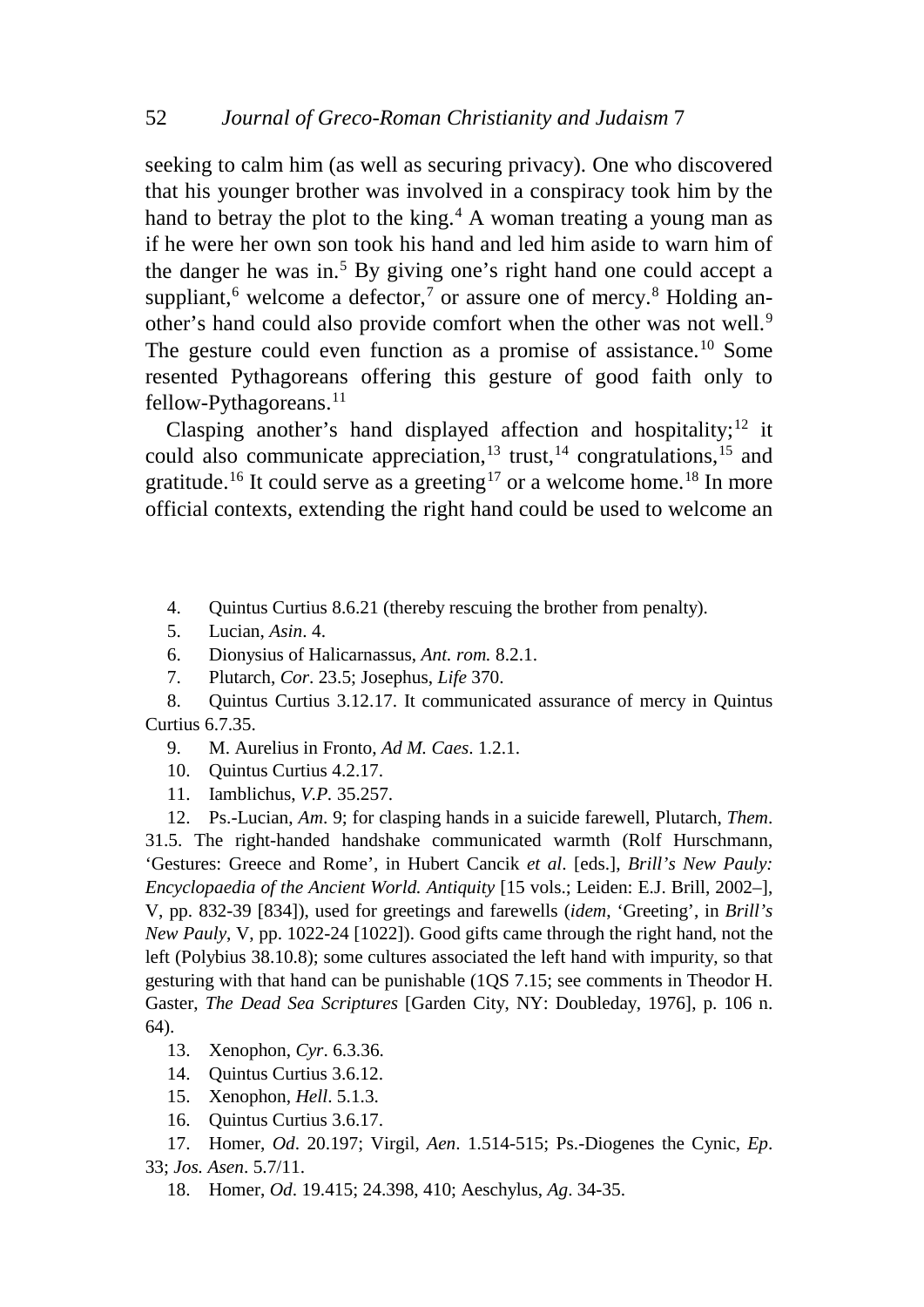emissary,<sup>[19](#page-2-0)</sup> or show special hospitality and promise of safety to an enemy's messenger.<sup>[20](#page-2-1)</sup> A king received a sage warmly by taking his hand;<sup>[21](#page-2-2)</sup> one could also show honor to a queen this way.<sup>[22](#page-2-3)</sup> Clasping hands could demonstrate affection, for example, of an adult son with his mother.<sup>[23](#page-2-4)</sup> Likewise, young Scipio, showing affection for Polybius and requesting his companionship, grasped his right hand with both of his own.[24](#page-2-5) Antiochus Epiphanes allegedly took people's right hands or embraced them, acting like a candidate for office.<sup>[25](#page-2-6)</sup> Moses took Joshua by the right hand, bringing him forward to ordain him.[26](#page-2-7)

#### *The Right Hand and Agreements*

These uses, however, appear too general to explain the unadorned expression in Gal. 2.9. Certainly the pillars do not conclude with a greeting, and Paul's concise narrative is designed to evoke something more demanding than mere encouragement or friendship alone. The term often translated 'fellowship' could involve economic or other 'partnership',<sup>[27](#page-2-8)</sup> and the context makes clear that Paul speaks of a 'right hand of partnership', a comity agreement that designated to each their proper sphere (Gal. 2.7-9; cf. 2 Cor.  $10.14$ -16).<sup>[28](#page-2-9)</sup> The economic

19*. Ep. Arist*. 179.

20. Ps.-Callisthenes, *Alex*. 2.14.

<span id="page-2-2"></span><span id="page-2-1"></span><span id="page-2-0"></span>21. Philostratus, *Vit. Apoll.* 2.27 (elsewhere, the Persian king holds out his hand to have the sage brought in, Philostratus, *Vit. Apoll.* 1.29; cf. Est. 5.2; 8.4).

<span id="page-2-4"></span><span id="page-2-3"></span>22. Cf. Polybius 13.7.8. One could grasp another's hand to force them to flee danger more quickly (Pliny, *Ep*. 6.20.12), but this reflects a transcultural sort of urgency rather than custom.

23. Virgil, *Aen*. 1.408.

- 24. Polybius 31.24.9.
- 25. Polybius 26.1.5.
- 26. Philo, *Virt*. 67. This example might work in various categories.

<span id="page-2-8"></span><span id="page-2-7"></span><span id="page-2-6"></span><span id="page-2-5"></span>27. James Hope Moulton and George Milligan, *The Vocabulary of the Greek Testament: Illustrated from the Papyri and Other Non-Literary Sources* (Grand Rapids: Eerdmans, 1930), p. 350, cite P.Ryl. 2.117.16 and *Syll*. 300.54; for marriage, they cite BGU 4.1051.9; P.Oxy. 12.1473.33.

<span id="page-2-9"></span>28. It could apply to harmony created by shared purpose (Musonius Rufus 13B) and working together (Musonius Rufus 14). Cf. the verb cognate for common interest in, e.g., Hierocles, *Siblings* (in Stobaeus, *Flor*. 4.84.20); the noun for common nature in Iamblichus, *Ep*. 4.7-9 (in Stobaeus, *Flor*. 3.3.26); the Stoic notion of friendship as a partnership in life in Arius Didymus, *Epit*. 2.7.5 L, cf. 2.7.5b2. For the spheres in 2 Cor. 10.14-16, see discussion in, e.g., Margaret E. Thrall, *A Critical*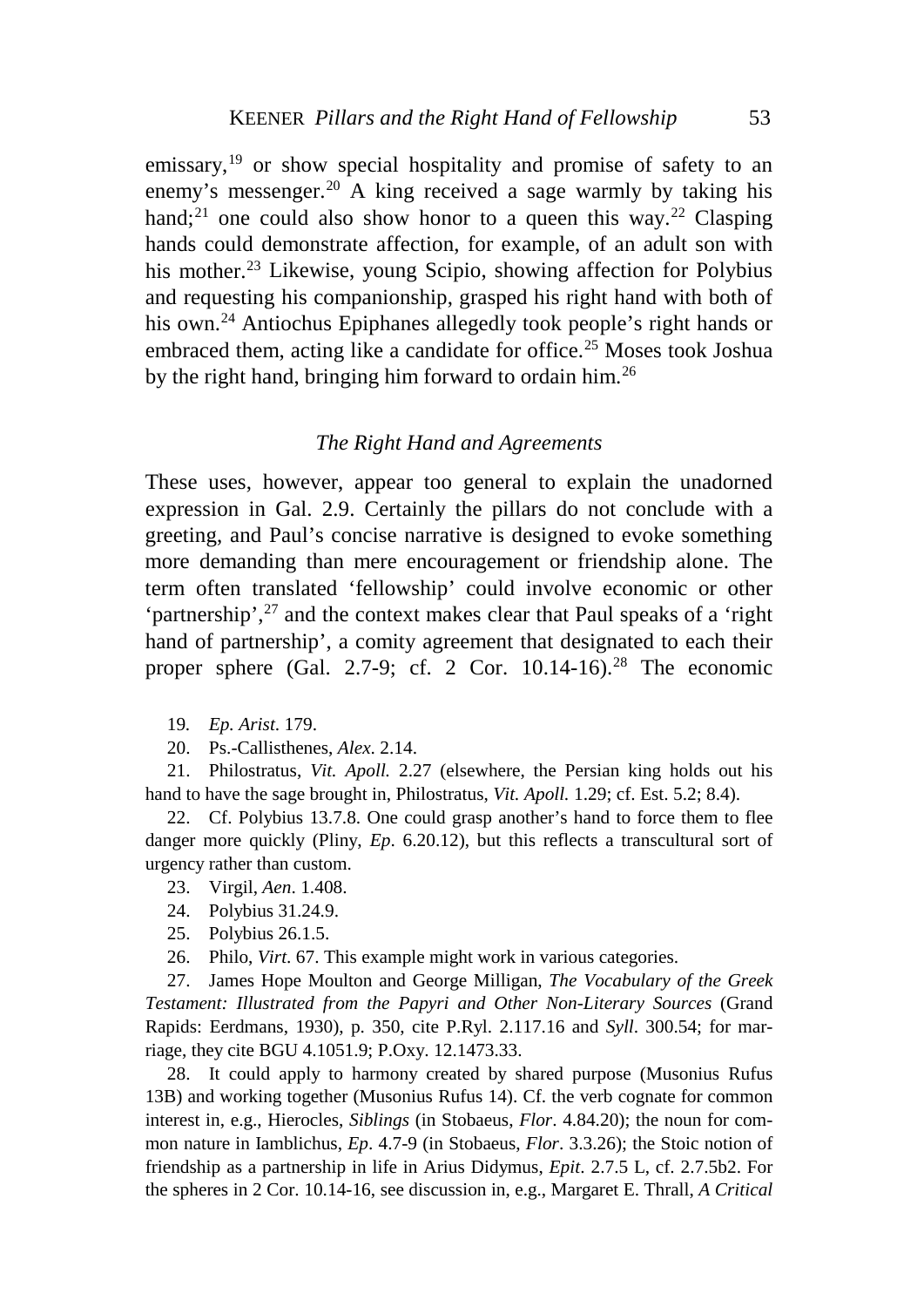dimension sometimes attached to the term and some of its cognates (cf. elsewhere in Paul, Rom. 15.26; 2 Cor. 8.4; 9.13) might appear in Paul's additional agreement to serve the poor (Gal. 2.10), i.e., in Jerusalem.<sup>[29](#page-3-0)</sup>

In applying the image to an agreement, Paul draws on accepted convention, as some others have recognized (although usually not abundantly illustrated).[30](#page-3-1) The papyri treat this action as establishing a contract.[31](#page-3-2) Clasping right hands was also a way of establishing an agreement, friendship or good faith (cf. Gal.  $2.9$ ),  $32$  including between peoples.[33](#page-3-4) This usage could include an inviolable pledge of protection, support or safe-conduct. $34$  One could swear an oath while clasping

*and Exegetical Commentary on the Second Epistle to the Corinthians* (2 vols.; Edinburgh: T. & T. Clark, 1994, 2000), pp. 650-51, 673; Brian K. Peterson, *Eloquence and the Proclamation of the Gospel in Corinth* (SBLDS, 163; Atlanta: Scholars Press, 1998), p. 163; Craig S. Keener, *1 & 2 Corinthians* (NCamBC; Cambridge: Cambridge University Press, 2005); J.F. Strange, '2 Corinthians 10:13-16 Illuminated by a Recently Published Inscription', *BA* 46 (1983), pp. 167-68; for different interpretations, cf. Frank J. Matera, *II Corinthians: A Commentary* (NTL; Louisville: Westminster John Knox, 2003), pp. 232-33; J.D.M. Derrett, 'Paul as Master-builder', *EvQ* 69 (1997), pp. 129-37.

<span id="page-3-0"></span>29. Cf. Rom. 15.26, where the reciprocal character of the benefaction between Jewish and Gentile churches complements the Jewish-Gentile comity issue here.

<span id="page-3-1"></span>30. Cf., e.g., J.B. Lightfoot, *St Paul's Epistle to the Galatians* (London: Macmillan, 3rd edn, 1869), p. 110; Hans Dieter Betz, *A Commentary on Paul's Letter to the Churches in Galatia* (Hermeneia; Philadelphia: Fortress Press, 1979), p. 100. Others also recognize an agreement here, e.g. G.W.H. Lampe, *The Seal of the Spirit* (New York: Longmans, Green, 1951), p. 73.

<span id="page-3-2"></span>31. Craig S. Wansink, 'Roman Law and Legal System', in Craig A. Evans and Stanley E. Porter (eds.), *Dictionary of New Testament Background* (Downers Grove, IL: InterVarsity Press, 2000), pp. 984-91 (990).

<span id="page-3-3"></span>32. Sophocles, *Phil*. 812-813; *Oed. col*. 1632; Euripides, *Heracl*. 307-308; Xenophon, *Cyr*. 4.2.7, 17-19; 8.4.25-26; Apollonius of Rhodes, *Argon*. 4.99-100; Nepos, *Dat.* 14.10.1; Virgil, *Aen*. 3.610-611; 8.124 (welcome and nonhostility); 10.517; Livy 25.16.13; Tacitus, *Ann*. 2.71; 15.28; *Hist*. 15.1 (during adoption); cf. 2 Kgs 10.15.

<span id="page-3-4"></span>33. E.g. Xenophon, *Cyr*. 4.6.10; 5.2.14; 6.1.48; *Anab*. 2.3.28; 7.3.1; Dionysius of Halicarnassus, *Ant. rom.* 6.84.4; Virgil, *Aen*. 11.165, 178, 292; Livy 45.12.6; 2 Macc. 12.12; Josephus, *Life* 30. For clasped hands as emblems of peace, see, e.g., Tacitus, *Hist*. 1.54; 2.8.

<span id="page-3-5"></span>34. Livy 30.12.18; Josephus, *Ant*. 18.326, 328, 334; 20.62; *War* 6.345, 433.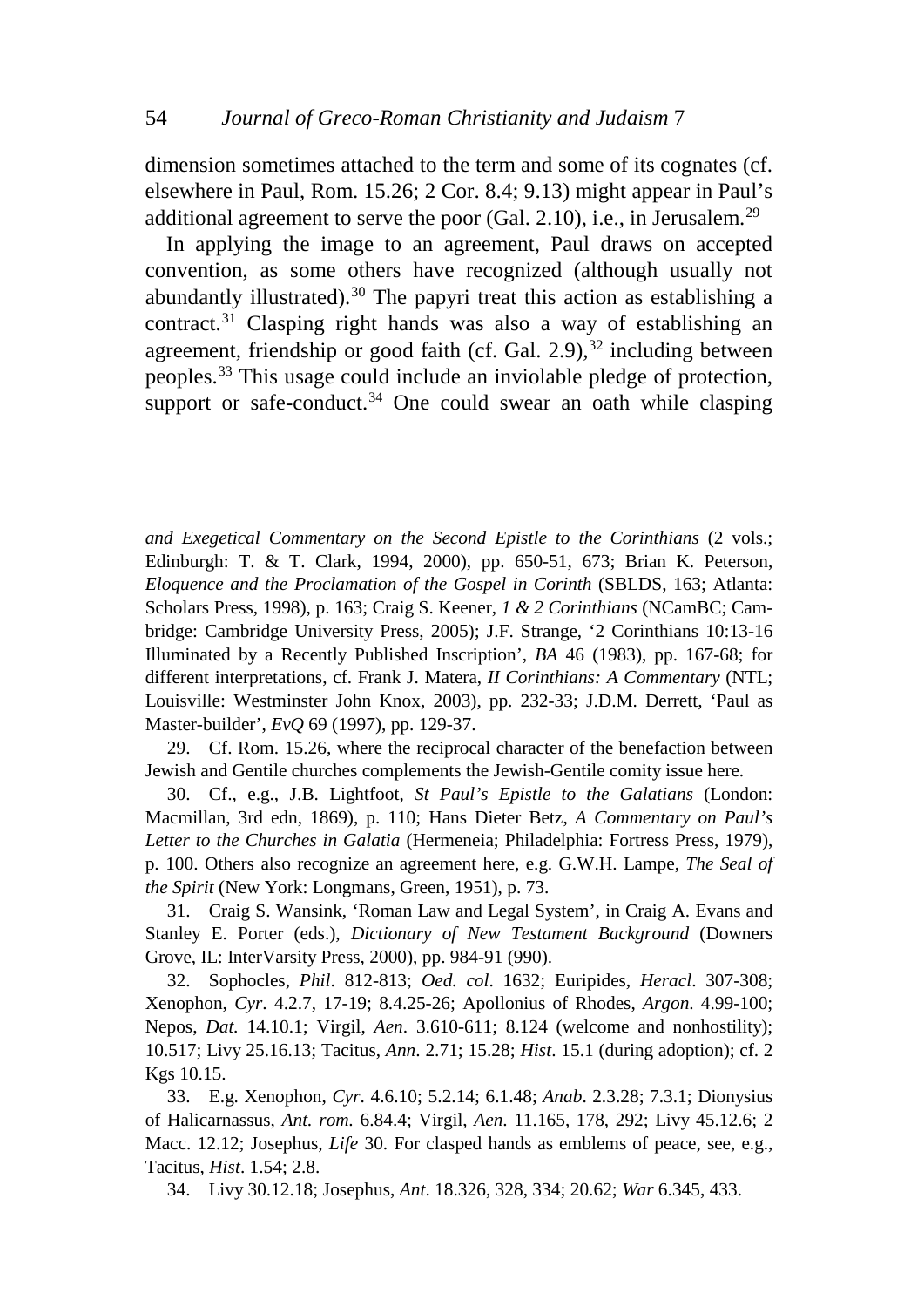right hands; $35$  perhaps also relevant is the act of swearing while lifting one's right hand.[36](#page-4-1)

Such agreements presupposed honorable integrity on the part of the parties. Breaking a pledge of the right hand, such as by killing those with whom one had entered into covenant, was perfidious.<sup>[37](#page-4-2)</sup> Revoking the mercy already promised in giving the right hand invites protest.<sup>[38](#page-4-3)</sup> Thus the psalmist laments the breach of covenant implied in 'a right hand of falsehood' (Ps. 144.8, 11).

Of course, the ideas of agreement and affirmation can overlap in practice, and some general uses border this more particular usage. Giving the right hand offered a suitable image for reconciliation between two cities in conflict.<sup>[39](#page-4-4)</sup> A general could take an enemy general's hand, to assure him that he would not battle him unless necessary.[40](#page-4-5) When Antiochus acceded to Popilius's demand, Popilius and his comrades took his right hand and greeted him, showing acceptance.<sup>[41](#page-4-6)</sup>

Paul may view Peter's behavior in Gal. 2.11-12 as violating the spirit of their agreement; if Peter succumbs to those who reject a Jew's fellowship with Gentile believers, he is inconsistent with his agreement implicitly allowing Paul to do just that.<sup>[42](#page-4-7)</sup> Although others present may not have shared Paul's interpretation or rigorous application of the agreement, Paul might be implying that Peter committed a breach of an agreement made with the right hand. It was such behavior that warranted Paul's public censure without prior private rebuke, contravening normal Jewish practice.<sup>[43](#page-4-8)</sup>

<span id="page-4-0"></span>35. Sophocles, *Phil*. 942; *Trach*. 1181; Euripides, *Hel*. 838-839; *Med*. 21; probably Ezra 10.19.

<span id="page-4-1"></span>36. Gen. 14.22; Exod. 6.8; Num. 14.30; Deut. 32.40; Ezek. 20.5; Dan. 12.7; Rev. 10.5-6; *Jub*. 13.29; Xenophon, *Cyr*. 6.1.3; probably Lucian, *Tox.* 50 (though the specific term 'hand' is missing); Chariton, *Chaer*. 3.2.5.

<span id="page-4-3"></span><span id="page-4-2"></span>37. Valerius Maximus 9.2.1; Josephus, *War* 2.450-456; cf. the irony in Cicero, *Phil.* 13.2.4; even slaughtering the surrendered was evil (Thucydides 3.68.1-3). To rebel again after giving the right hand was treacherous (Xenophon, *Anab*. 1.6.6-7).

38. Quintus Curtius 6.10.11, 14.

39. Dio Chrysostom, *Nicom.* (*Or*. 38) 47.

- 40. Xenophon, *Hell*. 4.1.38.
- 41. Polybius 29.27.6.

<span id="page-4-7"></span><span id="page-4-6"></span><span id="page-4-5"></span><span id="page-4-4"></span>42. Those partnered in mission could be sundered by rivalry (Valerius Maximus 2.9.6a).

<span id="page-4-8"></span>43. For sources relevant to that practice, see, e.g., 1QS 6.26–7.9; 7.15-16; Josephus, *Ant*. 3.67; *m. Ab*. 3.11; *b. Sanh*. 101a; Mt. 18.15-17; Lawrence H.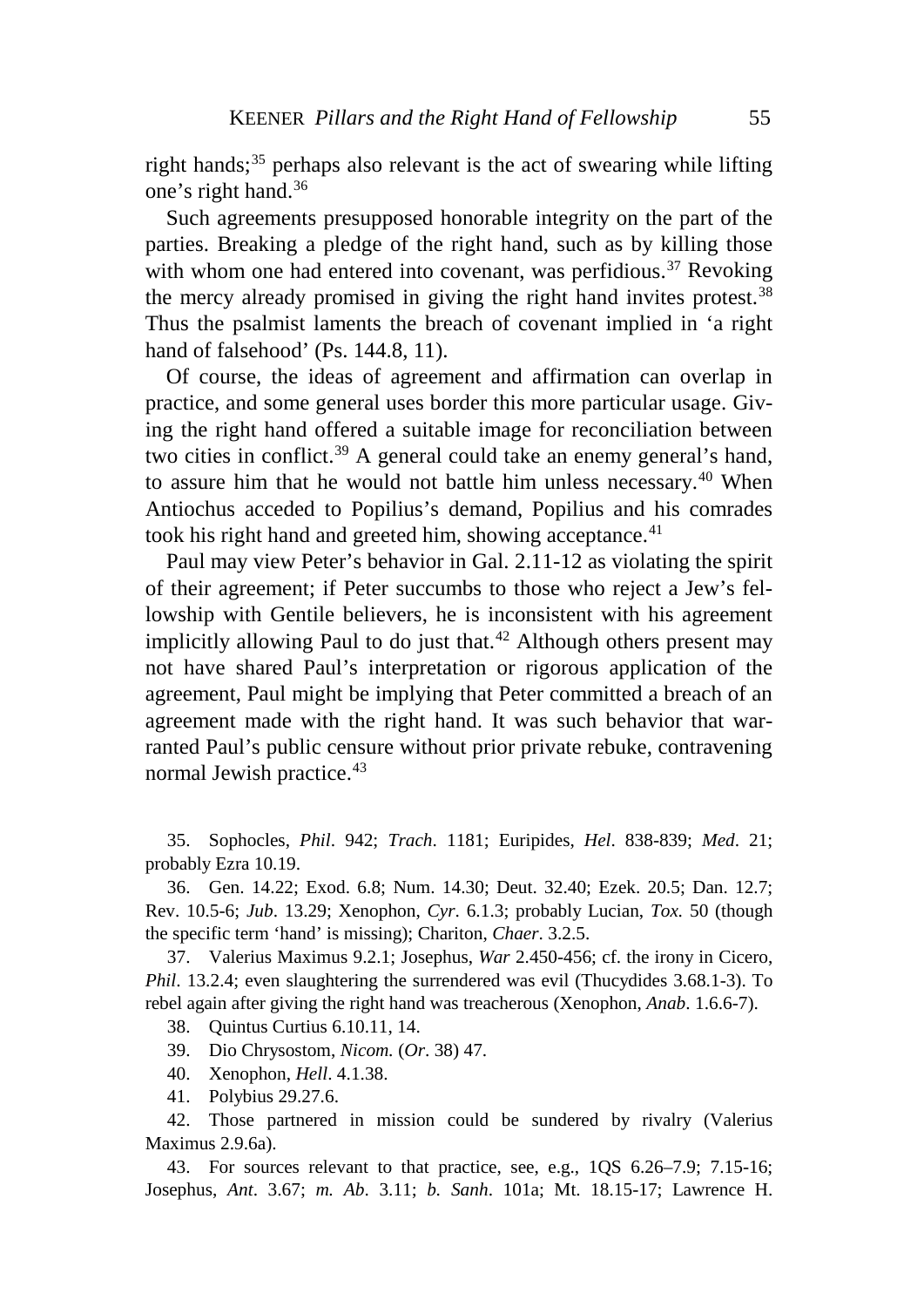#### *Pillars*

Some view Paul's 'pillars' (Gal. 2.9) as temple imagery (cf. Rev. 3.12).[44](#page-5-0) This interpretation would make good sense of Paul's image of a spiritual temple (1 Cor. 3.16; 6.19; 2 Cor. 6.16), with the apostles as a foundation (cf. Eph. 2.20), and would have been intelligible to many Palestinian Jews and probably most early Christians.<sup>[45](#page-5-1)</sup> Nevertheless, this sense lacks support in this context in Galatians, allowing the audience to construe 'pillars' in the more general figurative sense that was more common in their milieu.

Without contextual reason to interpret the pillars in the sense of a spiritual temple, Paul's Galatian audience when interpreting his words would probably default to the common use of the phrase in their culture, something like our modern idiom 'pillars of the community'. This image appears for strong persons in both Jewish and Gentile sources. [46](#page-5-2) Thus, for example, Cicero describes one (in Latin) as the pillar of his household.<sup>[47](#page-5-3)</sup> Though slain, Hector can be described as

Schiffman, *Sectarian Law in the Dead Sea Scrolls: Courts, Testimony and the Penal Code* (BJS, 33; Chico, CA: Scholars Press, 1983), pp. 97-98.

<span id="page-5-0"></span>44. E.g. Bernard Hungerford Brismead, *Galatians—Dialogical Response to Opponents* (SBLDS, 65; Chico, CA: SBL, 1982), pp. 104-105; F.F. Bruce, *Paul: Apostle of the Heart Set Free* (Grand Rapids: Eerdmans, 1977), p. 153; James D.G. Dunn, *The Theology of Paul the Apostle* (Grand Rapids: Eerdmans, 1998), p. 545; Richard J. Bauckham, 'James and the Jerusalem Church', in Richard J. Bauckham (ed.), *The Book of Acts in its Palestinian Setting*, vol. 4 in *The Book of Acts in its First Century Setting* (Grand Rapids: Eerdmans; Carlisle: Paternoster Press, 1995), pp. 415-80 (442-49). For animate pillars in the heavenly temple, see 4Q403 frg. 1.1.41 (see discussion in Dale C. Allison, '4Q403 fragm. 1, col. I, 38-46 and the Revelation to John', *RevQ* 12 [1986], pp. 409-14); this would not be related to Greek use of Hermae (as in, e.g., Nepos, *Alc*. 7.3.2).

<span id="page-5-1"></span>45. The image of a spiritual temple was certainly widespread in early Christianity (cf. 1 Pet. 2.4-8; Ignatius, *Eph*. 9.1; *Magn*. 7.2; *Barn*. 4.11; probably Hermas, *Vis.* 3.2.1). It was apparently already familiar in Judaism (see, e.g., Bertril Gärtner, *The Temple and the Community in Qumran and the New Testament: A Comparative Study in the Temple Symbolism of the Qumran Texts and the New Testament* [Cambridge: Cambridge University Press, 1965]).

<span id="page-5-2"></span>46*. BDAG* cites, e.g., Euripides, *Iph. taur*. 57; *Life of Aesop* G 106 P; cf. Lightfoot, *Galatians*, p. 109; for Aeschylus, *Ag*. 897. Cf. 1QSa [= 1Q28a], 1.12; 4Q550b frg. 1.4, reconstructed; *1 Clem*. 5.2; Lightfoot, *Galatians*, 109. Other figurative comparisons with pillars also appear, e.g., Pindar, *Nem*. 4.81.

<span id="page-5-3"></span>47. Cicero, *Verr*. 2.3.76.176.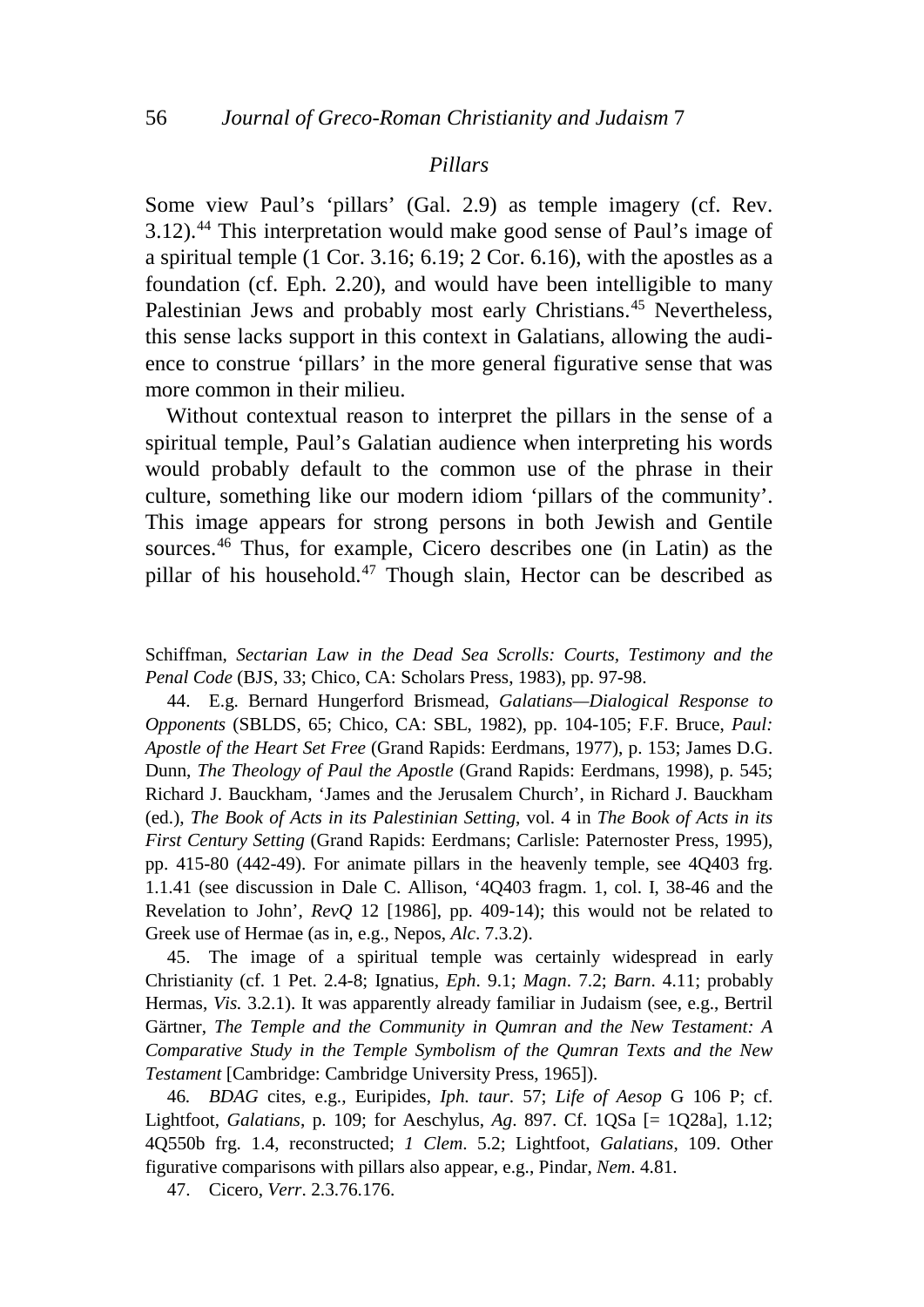'Troy's invincible pillar of strength';<sup>[48](#page-6-0)</sup> likewise, mighty Troy, when conquered, was lamented as the fallen pillar of Asia.[49](#page-6-1) At Scipio's death, some lamented, 'the walls of our city have been toppled'.<sup>[50](#page-6-2)</sup>

In Jewish sources, a Qumran text might speak of the king's advisors as his 'pillars'. [51](#page-6-3) A wife can be a helper and 'pillar of rest' (Sir. 36.24), and one's daughters like palace pillars (Ps. 144.12); the works and prayers of the godly could be like a strong pillar to a city.<sup>[52](#page-6-4)</sup> In later sources, Moses is said to have called Aaron (when he died) 'the pillar of Israel's prayers'; [53](#page-6-5) Targumim also apply the image to people of importance and the mighty people of the land.<sup>[54](#page-6-6)</sup> The image thus could apply even to the patriarchs in some later Jewish sources,  $55$  a usage that some have cited as an analogy here.<sup>[56](#page-6-8)</sup>

Arguing that Paul's audience would construe 'pillars' primarily as strong and influential persons does not require us to rule out the possibility that Paul had temple imagery in mind as well.<sup>[57](#page-6-9)</sup> Nevertheless, his audience, unless familiar with his architectural use of the image elsewhere,<sup>[58](#page-6-10)</sup> would probably have viewed them simply as particularly strong and prominent figures.

<span id="page-6-0"></span>48. Pindar, *Ol*. 2.81-82 (employing a different yet synonymous term for 'pillar' than the one used in Galatians).

49. Seneca, *Tro*. 6-7.

<span id="page-6-3"></span><span id="page-6-2"></span><span id="page-6-1"></span>50. Valerius Maximus 4.1.12 (although the lament could involve his subsequent inability to defend their walls).

51.  $4Q550^{a-b}$  frg. 2-3, esp. 3.4.

52*. 2 Bar*. 2.1-2; *4 Bar*. 1.2.

53*. Targ. Ps.-J*. on Num. 20.29.

<span id="page-6-6"></span><span id="page-6-5"></span><span id="page-6-4"></span>54*. Targ. Ps.-J*. on Gen. 46.28; 49.19; Exod. 15.15. It applies to Johanan ben Zakkai in *Ab. R. Nathan* 25 A; also in the Talmudic passage cited in S.G.F. Brandon, *Jesus and the Zealots* (New York: Scribner's, 1967), p. 158 n. 2.

<span id="page-6-7"></span>55. See all three in *Gen. R*. 43.8; Jacob in 75.5; earlier, cf. Philo, *Abr*. 4. This usage may be ad hoc; justice, truth and peace are the world's pillars in *Deut. R*. 5.1.

<span id="page-6-8"></span>56. Roger D. Aus, 'Three Pillars and Three Patriarchs: A Proposal concerning Gal 2:9', *ZNW* 70 (1979), pp. 252-61.

<span id="page-6-9"></span>57. Cf. Rev. 3.12; also the promise to Asenath's virgins in *Jos. Asen*. 17.6 (some MSS).

<span id="page-6-10"></span>58. This familiarity is possible, given the time that Paul had spent with the Galatians in person (e.g. Gal. 4.13-14); because I accept the 'late date' of Galatians, it can come from the period when Paul had already conceptualized the new temple (1 Cor. 3.16). The possibility of familiarity, however, does not demonstrate that the audience would have drawn automatically on this image.